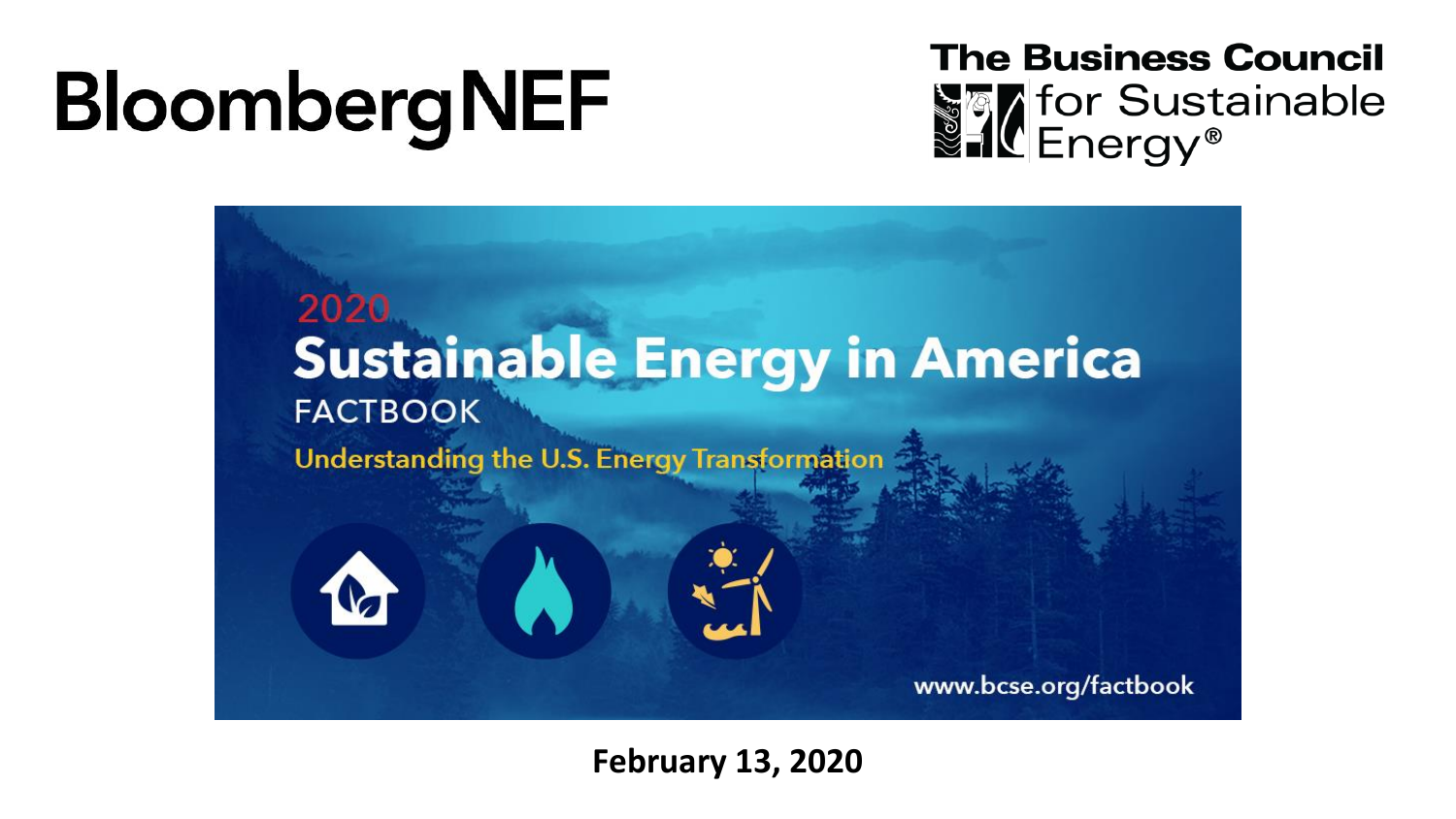# **The Sustainable Energy Decade** *headlines*

- *How The U.S. Generates, Delivers, And Consumes Energy All Transformed During The 2010's*
- *Gas Production Jumped >50%. Gas-fired Power Generation Went From 24% (2010) Electricity Demand To 38% (2019)*
- *Renewables Generation Jumped 77%; Capacity More Than Doubled*
- *Coal-fired Power Generation Dropped 45% -> 23%*
- *Investor-owned Utilities Spent \$170 Billion Expanding Transmission, 2010-2018*
- *GDP Grew Every Year of The Decade; Energy Consumption Shrank In Five Of Them*
- *Mass Deployment of Energy Efficient Equipment and Services*
- *The U.S.: No Longer a Net Importer of Oil and Gas*
- *U.S. Renewables Projects Attracted \$390 Billion*
- *3.5 Million Americans Are Working In Efficiency, Energy Storage, Renewables, Nuclear And Gas*
- *U.S. Power Sector Emissions of Greenhouse Gases Dropped Nearly ¼; Economy-wide, Emissions Dipped 4.1%*
- *Natural Gas, Wholesale Power, and Retail Power Prices All Dropped (With Variation By Region)*
- More Consumer Choices: At the Pump, in The Automobile Showroom, at Home
- *U.S. Households Putting Less Than 4% Of Their Monthly Average Income Toward Energy-related Expenses*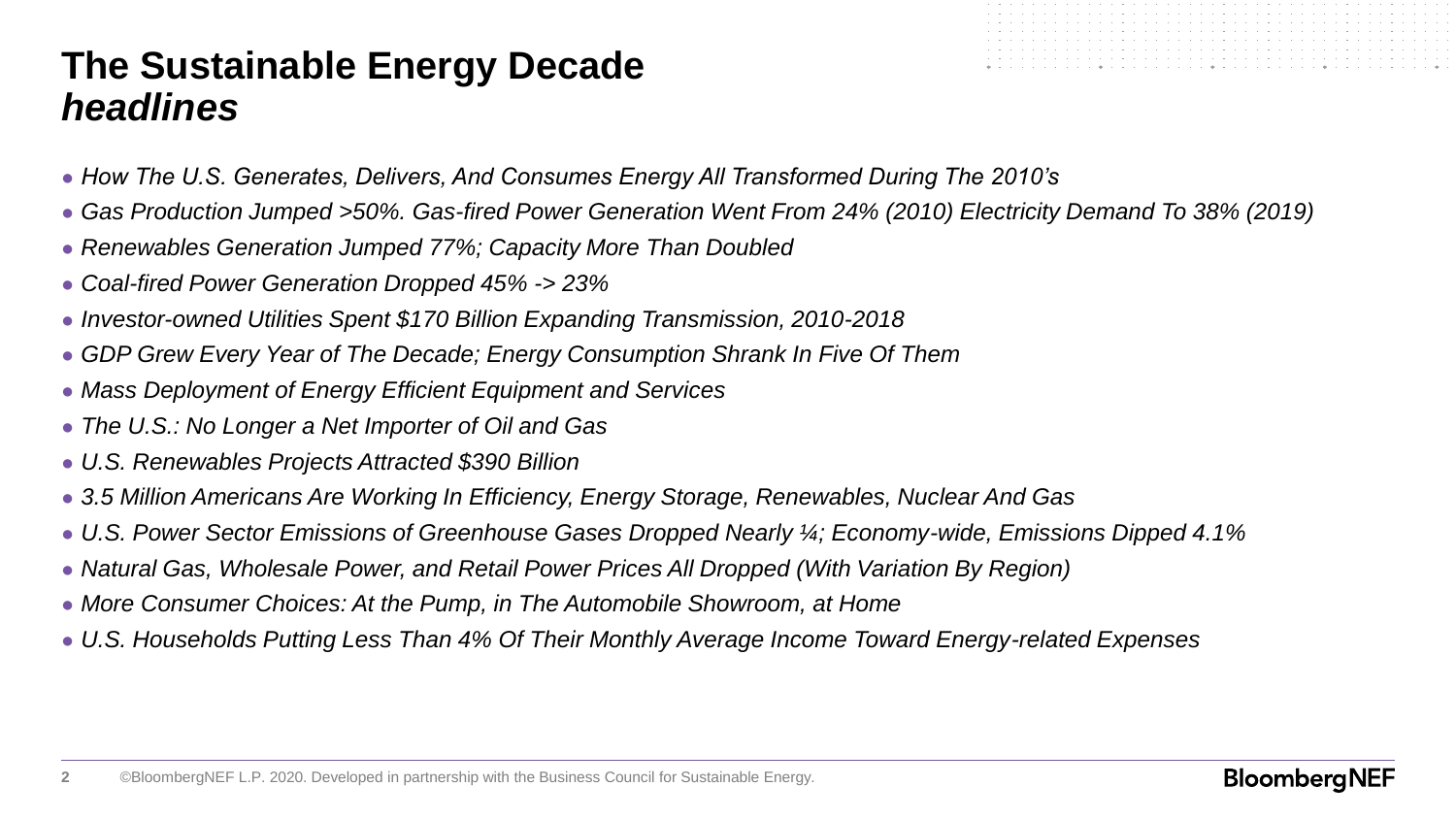# **U.S. energy overview: Productivity**

### **U.S. GDP and primary energy consumption U.S. energy productivity**



Indexed to 1990 levels

*Source: Bureau of Economic Analysis, EIA, BloombergNEF Notes: Values for 2019 are projected, accounting for seasonality, based on latest monthly values from EIA (data available through September 2019). 2019 GDP estimate is a projection from economists compiled at ECFC <GO> on the Bloomberg Terminal.*

#### **BloombergNEF**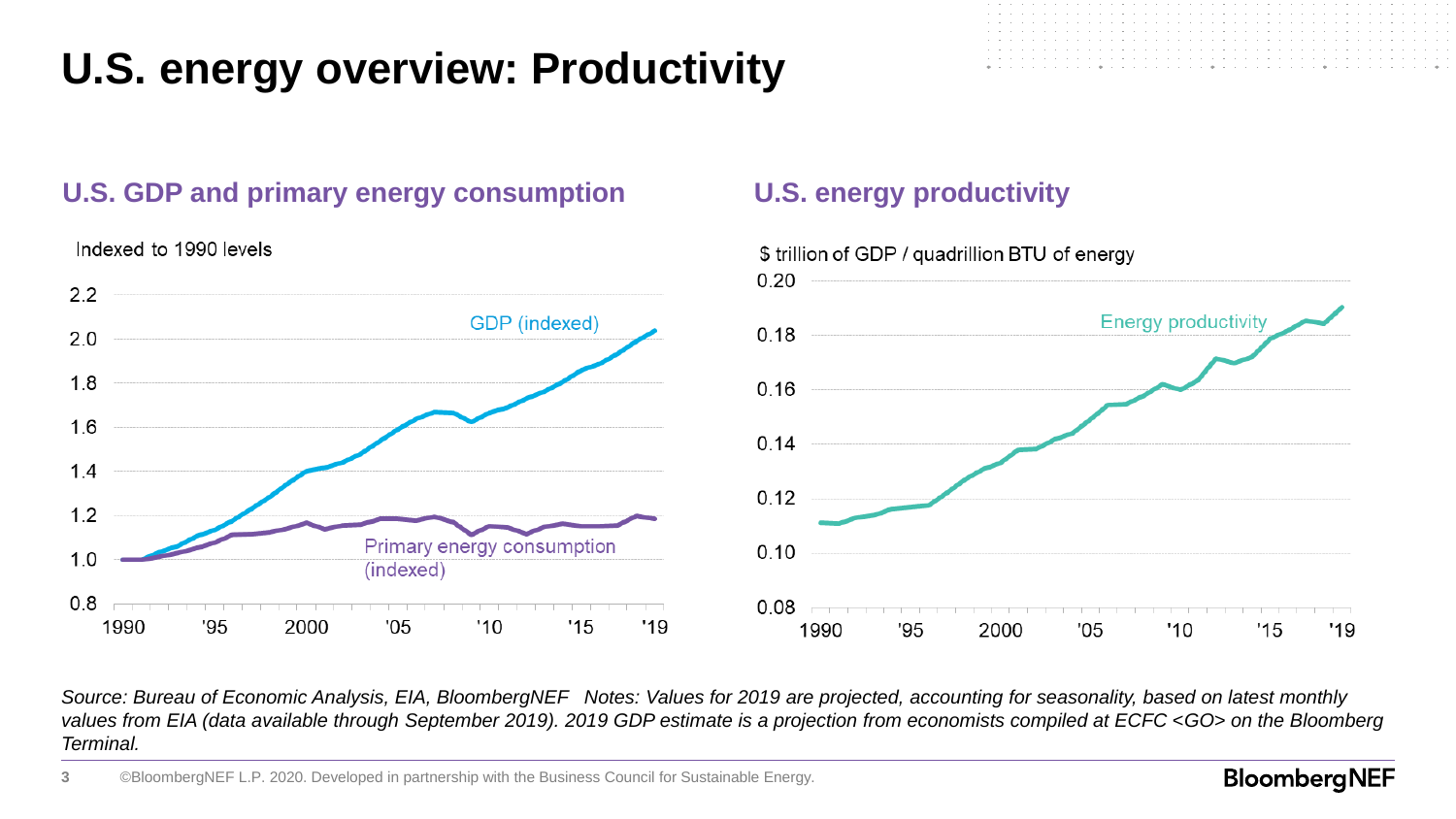# **U.S. energy overview: Greenhouse gas (GHG) emissions**





*Source: BloombergNEF, EIA, EPA Inventory of U.S. Greenhouse Gas Emissions and Sinks: 1990-2016 Notes: "Sinks" refer to forests and green areas which absorb carbon dioxide. Values for 2019 are projected, accounting for seasonality, based on monthly values from EIA available through September 2019.*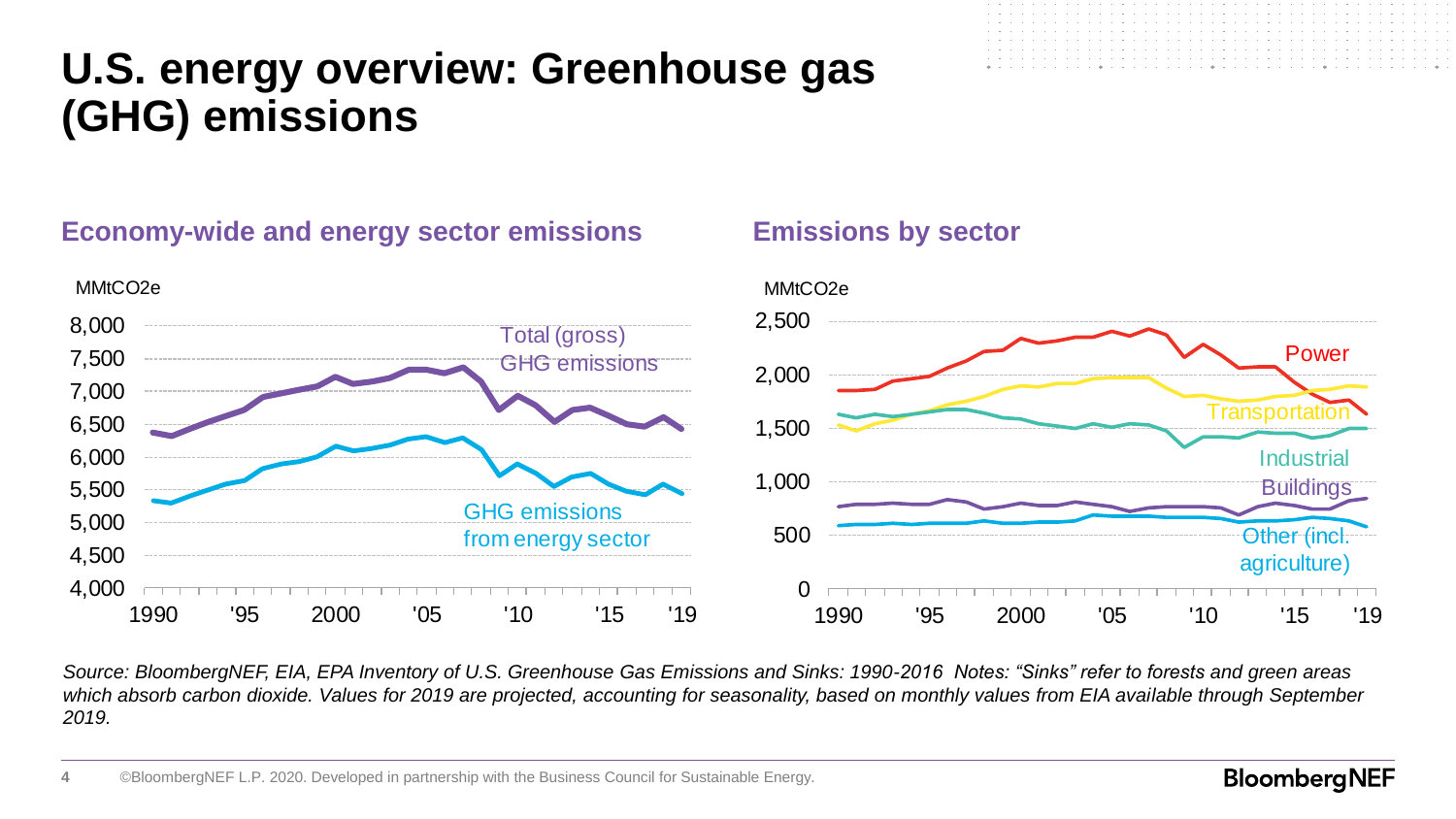## **Industrial power prices compared**



BloombergNEF, government sources (EIA for the U.S.) Notes: Prices are averages (and in most cases, weighted averages) across all regions within the country. Japanese data is for the C&I segment and 2016 figures *come from a different source than preceding years.*

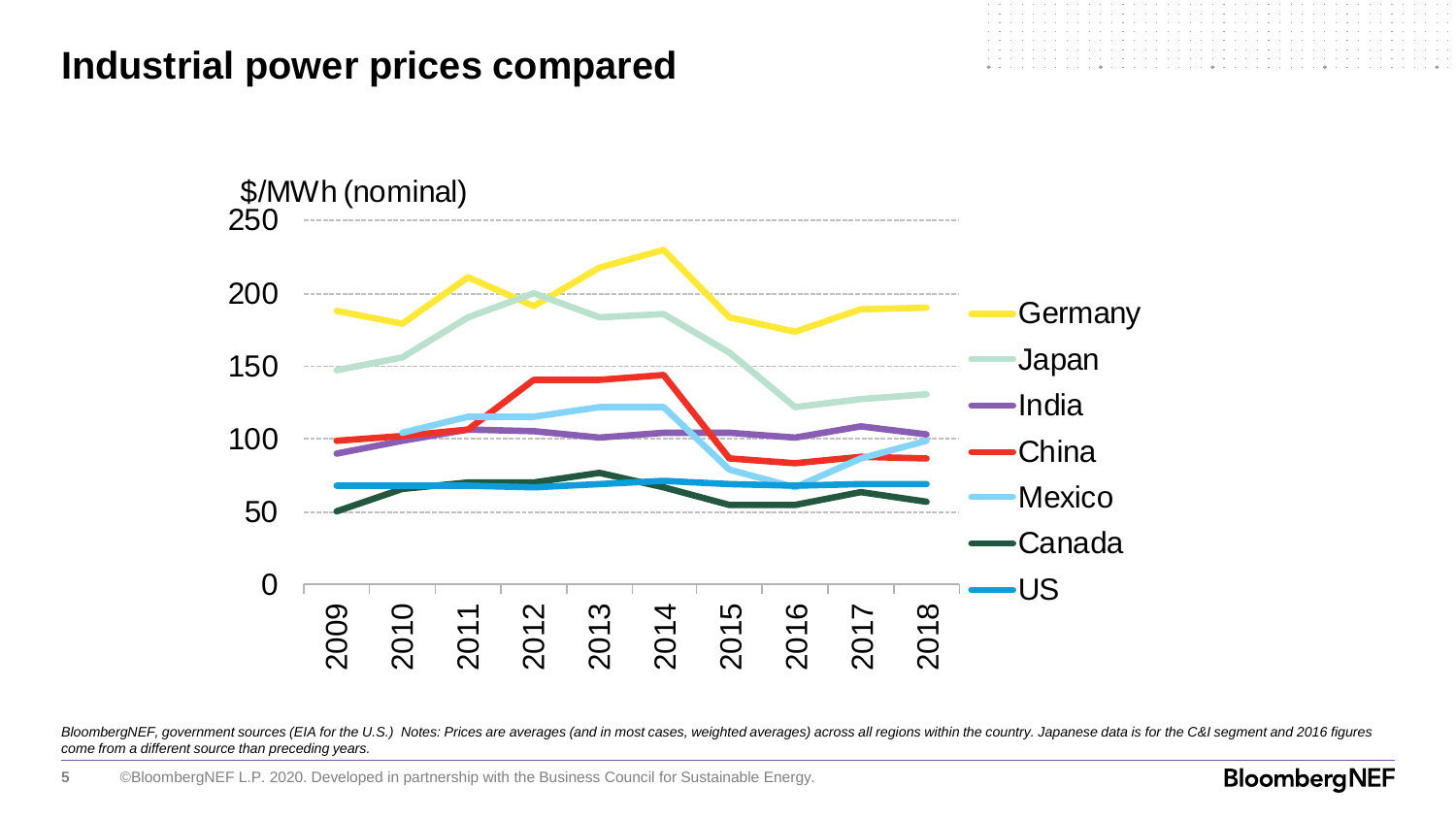# **Deployment: Electric vehicle and fuel cell vehicle model availability in North America**



*Source: BloombergNEF, Marklines. Note: EV includes BEVs and PHEVs. FCV stands for fuel cell electric vehicle, PHEV stands for plug-in hybrid electric vehicle and BEV stands for battery electric vehicle. Data as of November 26, 2019.*

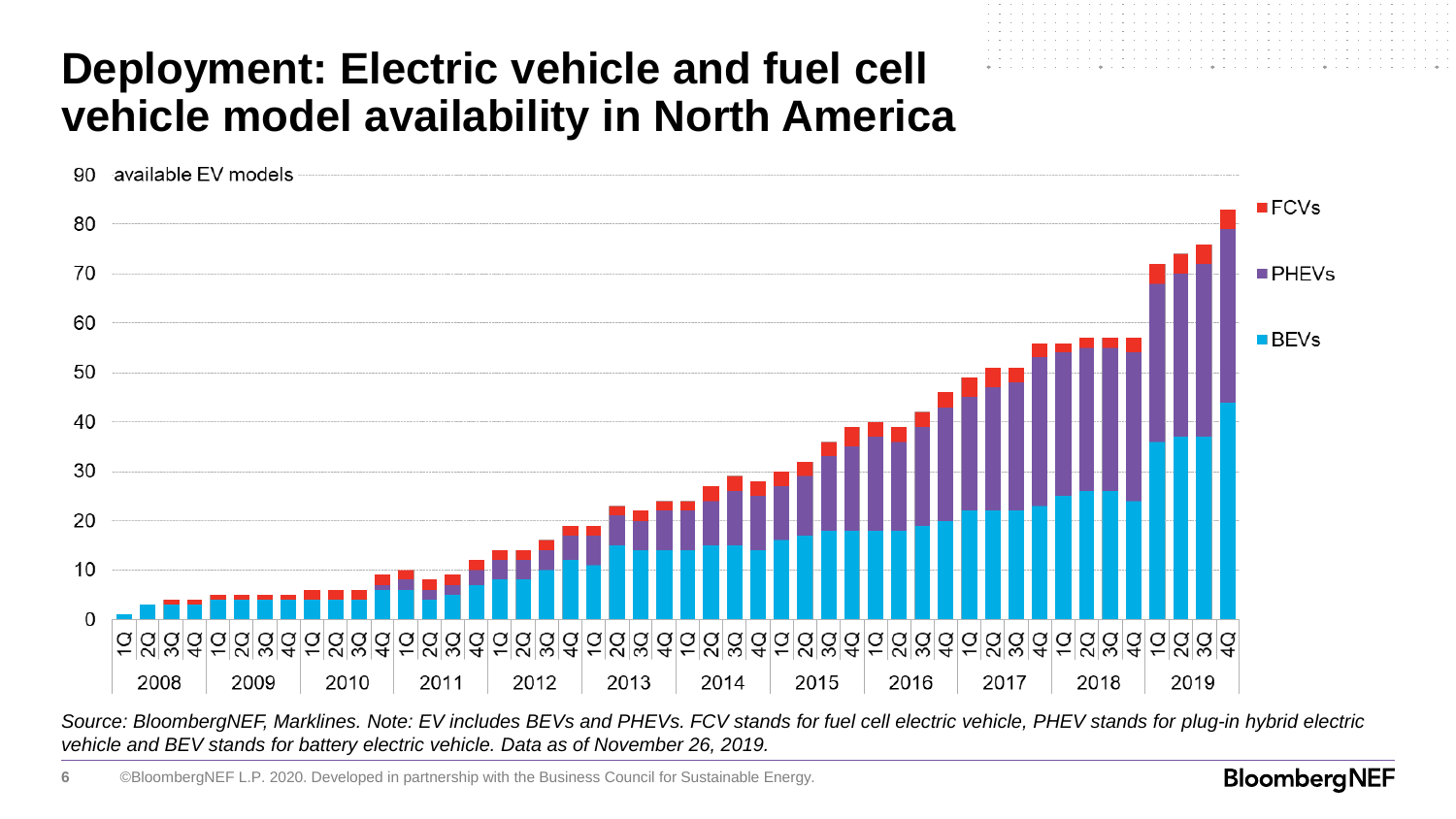# **Energy as a share of personal consumption expenditures**

**Total energy goods and services as share of total consumption expenditure**



### **Electricity and natural gas as share of total consumption expenditure**



*Source: Bureau of Economic Analysis, BloombergNEF*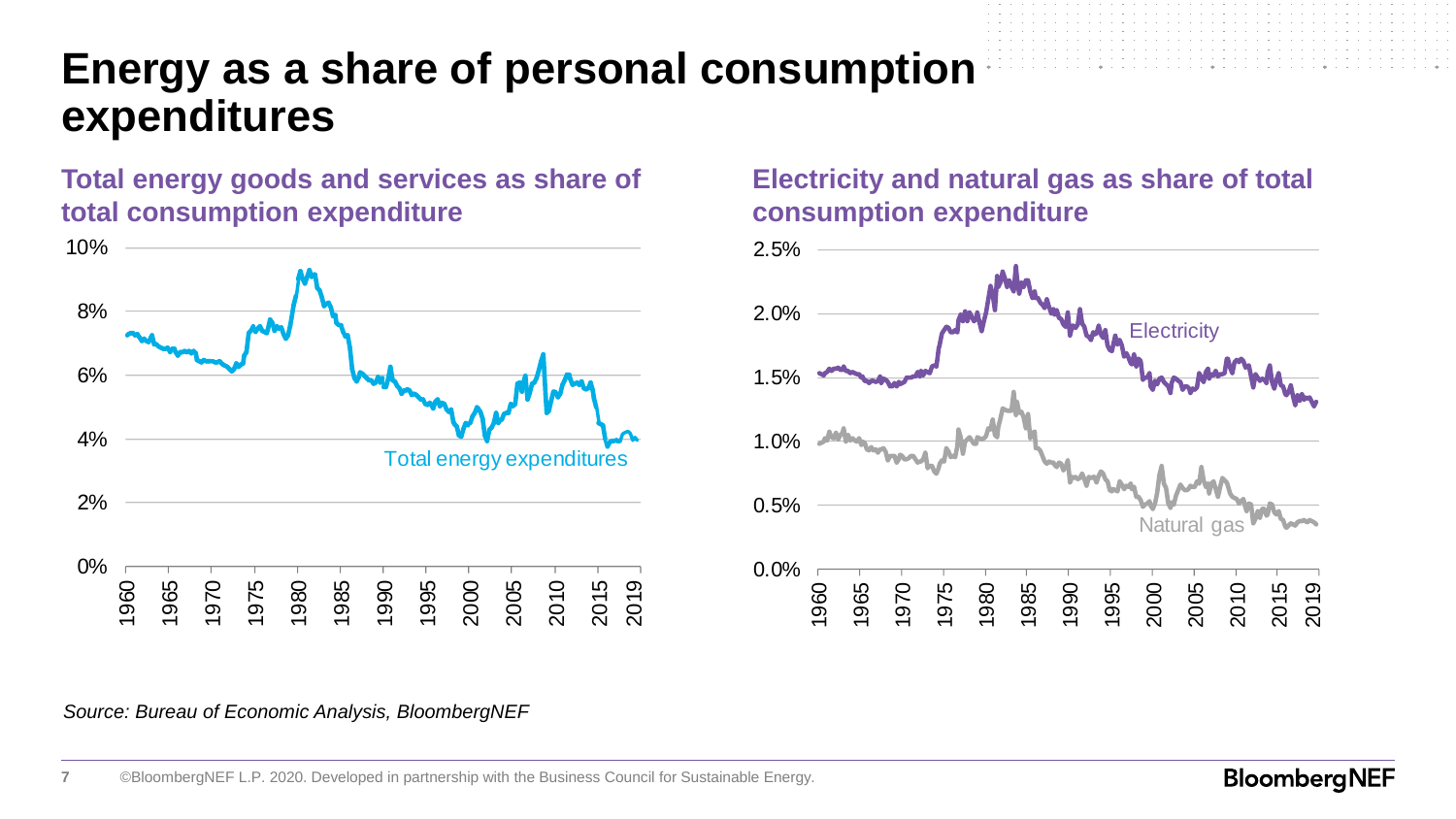# **U.S. energy overview: Energy and electricity consumption**

### **U.S. primary energy consumption, by fuel type U.S. electricity demand**



*Source: EIA, BNEF Notes: "CAGR" on the right hand side graph is compound annual growth rate. Values for 2019 are projected, accounting for seasonality, based on the latest monthly values from EIA (data available through September 2019). BTU stands for British thermal units.* 

**8** ©BloombergNEF L.P. 2020. Developed in partnership with the Business Council for Sustainable Energy.

#### **BloombergNEF**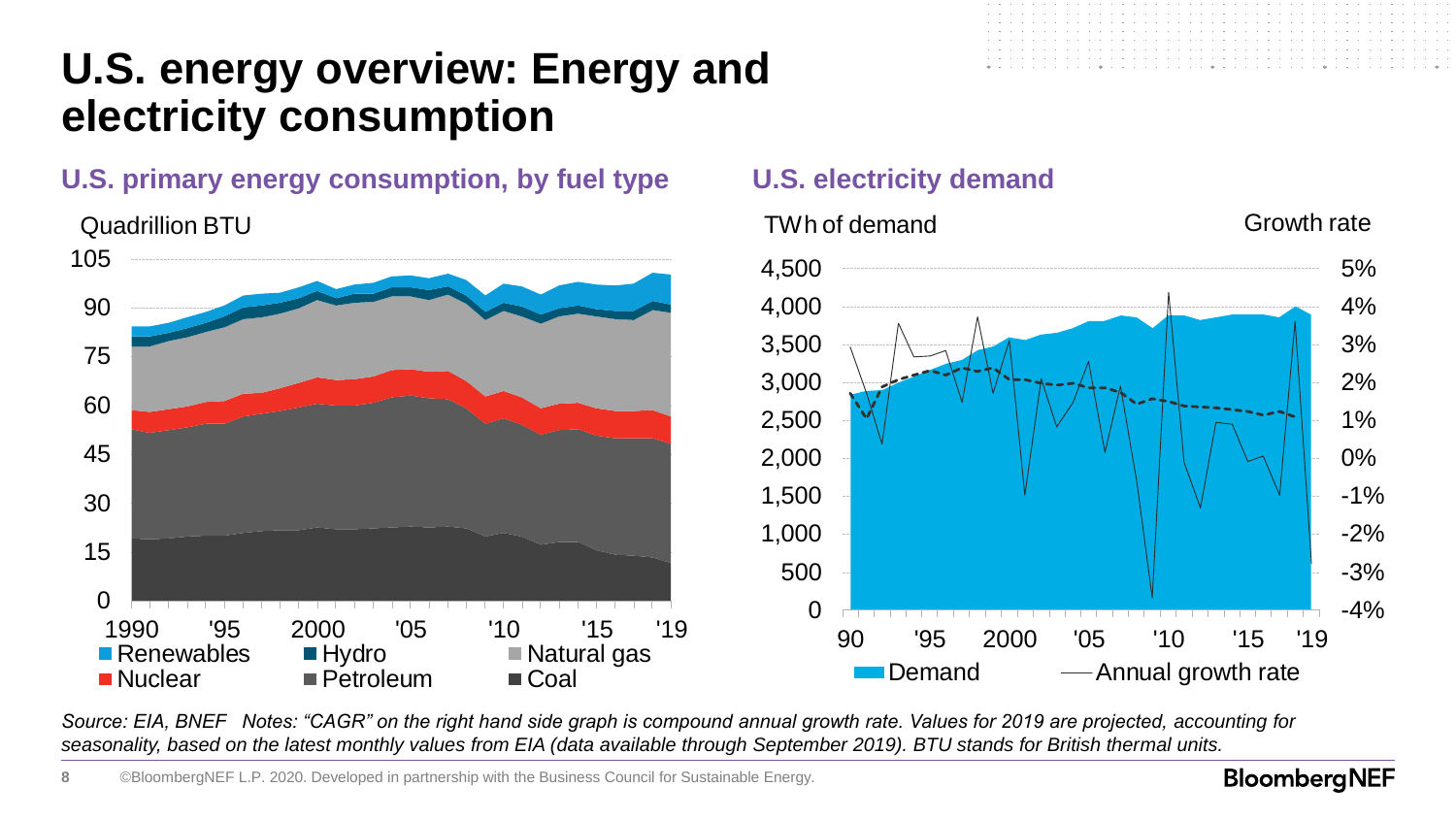# **U.S. energy overview: Electricity generation mix**



### **U.S. electricity generation, by fuel type U.S. electricity generation, by fuel type**



#### *Source: EIA, BloombergNEF Note: Values for 2019 are projected, accounting for seasonality, based on latest monthly values from EIA (data available through October 2019)*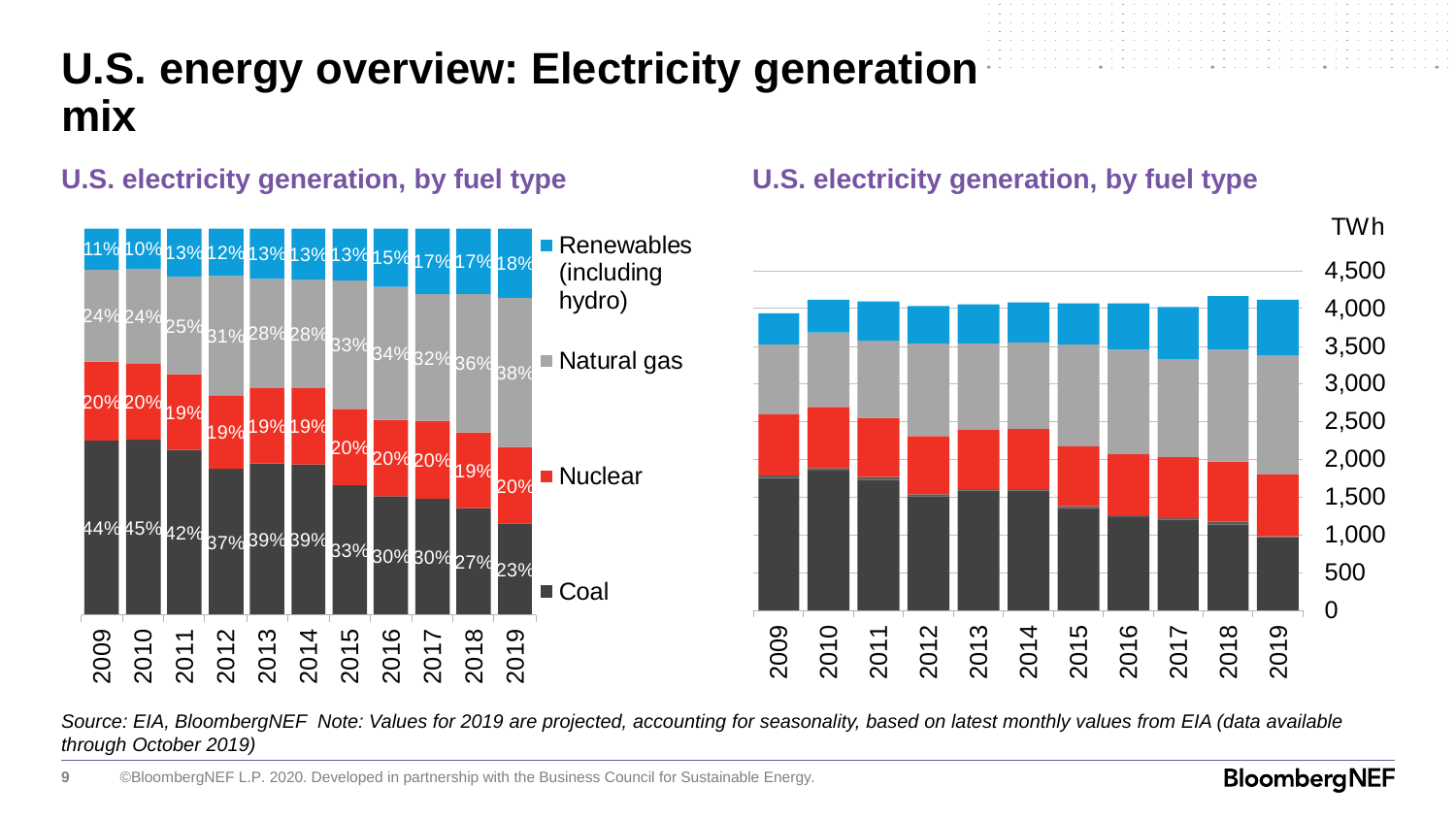# **U.S. energy overview: Electric generating capacity build by fuel type**





*Source: EIA, BloombergNEF Note: All values are shown in AC except solar, which is included as DC capacity. "Renewables" here does not include hydro, which is shown separately. All capacity figures represent summer generating capacity. Includes installations or planned installations reported to the EIA through October 2019, as well as BloombergNEF projections.*

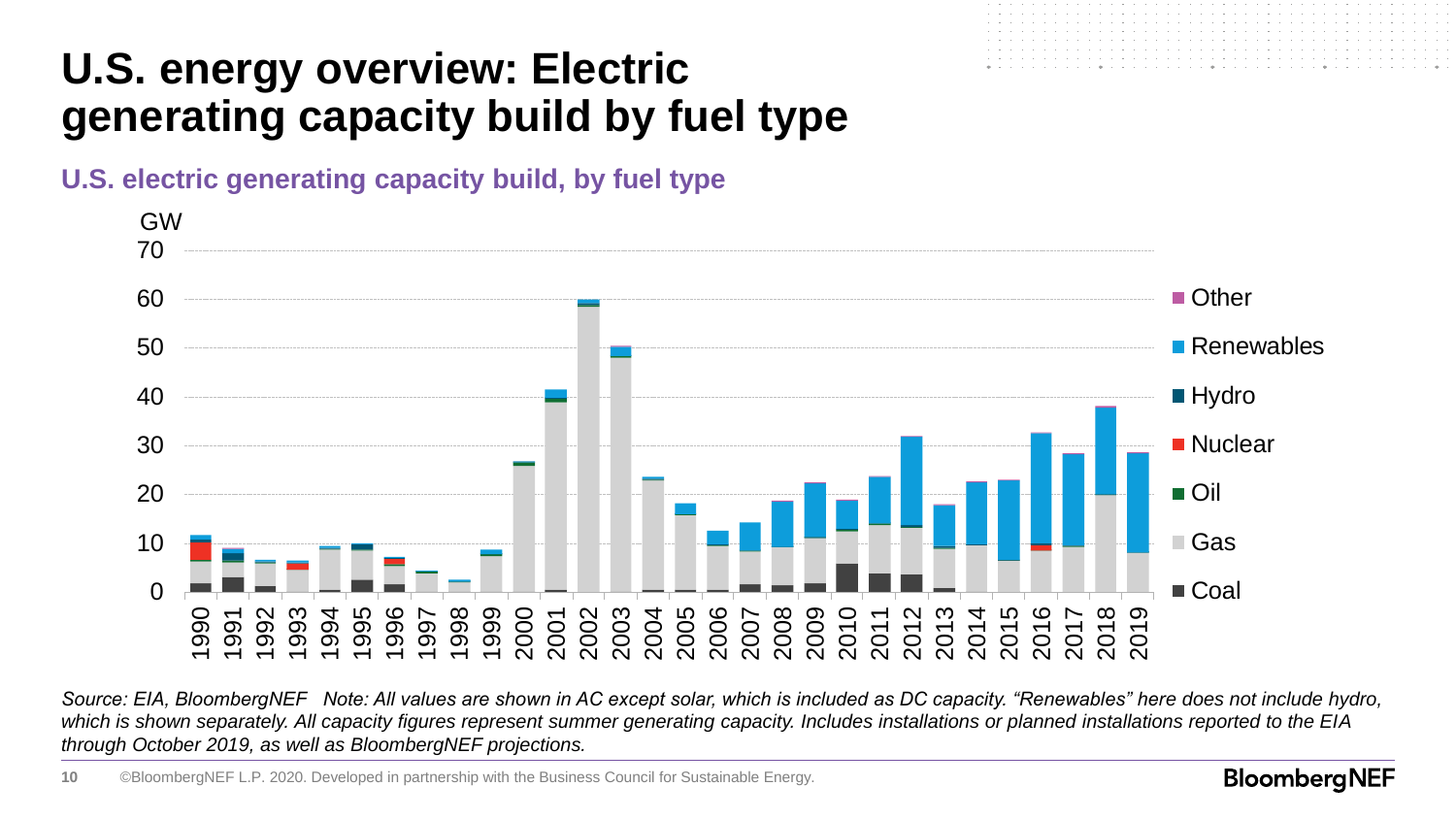# **U.S. energy overview: Completed and announced coal-fired plant retirements**





#### **U.S. coal retirements, by type Total U.S. coal retirements, 2018 vs 2019**



*Source: EIA, company announcements, BloombergNEF Notes: "Retirements" does not include conversions from coal to natural gas or biomass; includes retirements or announced retirements reported to the EIA through October 2019. All capacity figures represent summer generating capacity.*